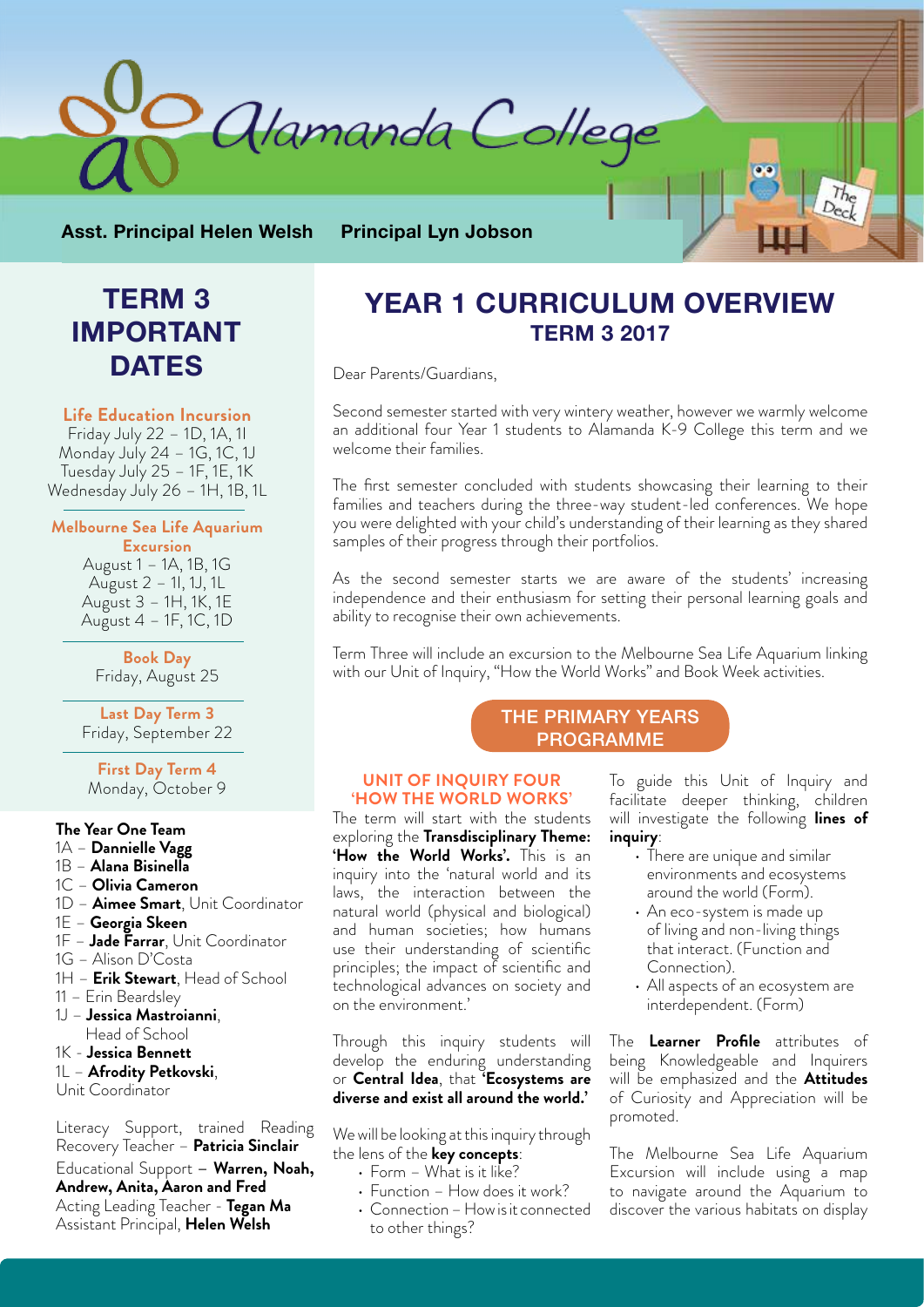

and the particular creatures that are able to live within those environments. This excursion will enhance the students' enduring understandings of animal characteristics and the environmental requirements for the survival of each ecosystem.

#### **UNIT OF INQUIRY FIVE - HOW WE ORGANISE OURSELVES**

The students' second unit of inquiry this term will focus upon the transdisciplinary theme: 'How We Organise Ourselves' through the central idea 'Foods may go through various stages before they reach our mouths.'

The students will be exploring the following Lines of inquiry:

- Food comes from numerous sources (Function)
- Food goes through different stages before being eaten (Change)
- There are consequences to the food choices we make. (Responsibility)
- This Inquiry will use the key concepts of:
- Function How does it work?
- Responsibility What is our

responsibility?

• Change – How is it changing?

The Learner Profile attributes of being Knowledgeable, Thinkers and Inquirers will be emphasized during this Unit of Inquiry and the Attitudes of Creativity and Cooperation will be promoted. We will also attempt to grow food in our vegetable patches to reinforce the effort required to produce food.

#### **LITERACY**

In **Literacy**, teachers and students will continue to use the **Alamanda Literacy Continua** and the **Victorian Curriculum** as resources to plan, cater for different abilities, select personal learning goals and to track and assess individual student's progress. The Literacy continua include the substrands of reading, writing, spelling and oral language (Speaking and Listening). The Year One's will continue to focus on student goal setting. The teachers and students will be working together to set personalised learning goals on the Alamanda continua. Students will work on their own goals, and teachers will provide students with varied

opportunities to develop and discuss their goals and their progress, during individual conferencing, small group and whole class lessons. Some students are more confident with this process than others and it is our aim that all students will become familiar and comfortable with using continuums to discuss their learning, and set future goals by the end of the year.

The first **Writing** focus for this term, will be linked with the Unit of Inquiry and will be the Information Report: writing to describe. Students will recognise and understand the text structure and language features of an information text and will write an information report using the technical and language features. The features of an information report include using the vocabulary of classification, description, nouns, subject specific vocabulary, and present tense.

During the fifth Unit of Inquiry for this term, the **Writing** focus will be upon **persuasive** writing. Students will understand that persuasive texts are used to convince an audience, and will work on forming and justifying their own opinions, both verbally and in written form, in order to effectively present their opinion to an audience. The students will inquire into certain text features such as emotive language, repetition and the use of strong verbs. They will construct texts that incorporate supporting images and recreate texts imaginatively using drawing, writing, performance and digital forms of communication.

In the area of **Spelling**, students will continue to work on further developing their understanding of spelling strategies by:

- Sound hearing and recording the sounds in words e.g. cat, ship, chat;
- Visual recognizing letter patterns, for example the 37 dependable rimes e.g. t-ent, b-ent, w-ent.
- Meaning identifying base words and building word families by adding suffixes e.g. ed, ing, s;

Students investigate spelling throughout all areas of the program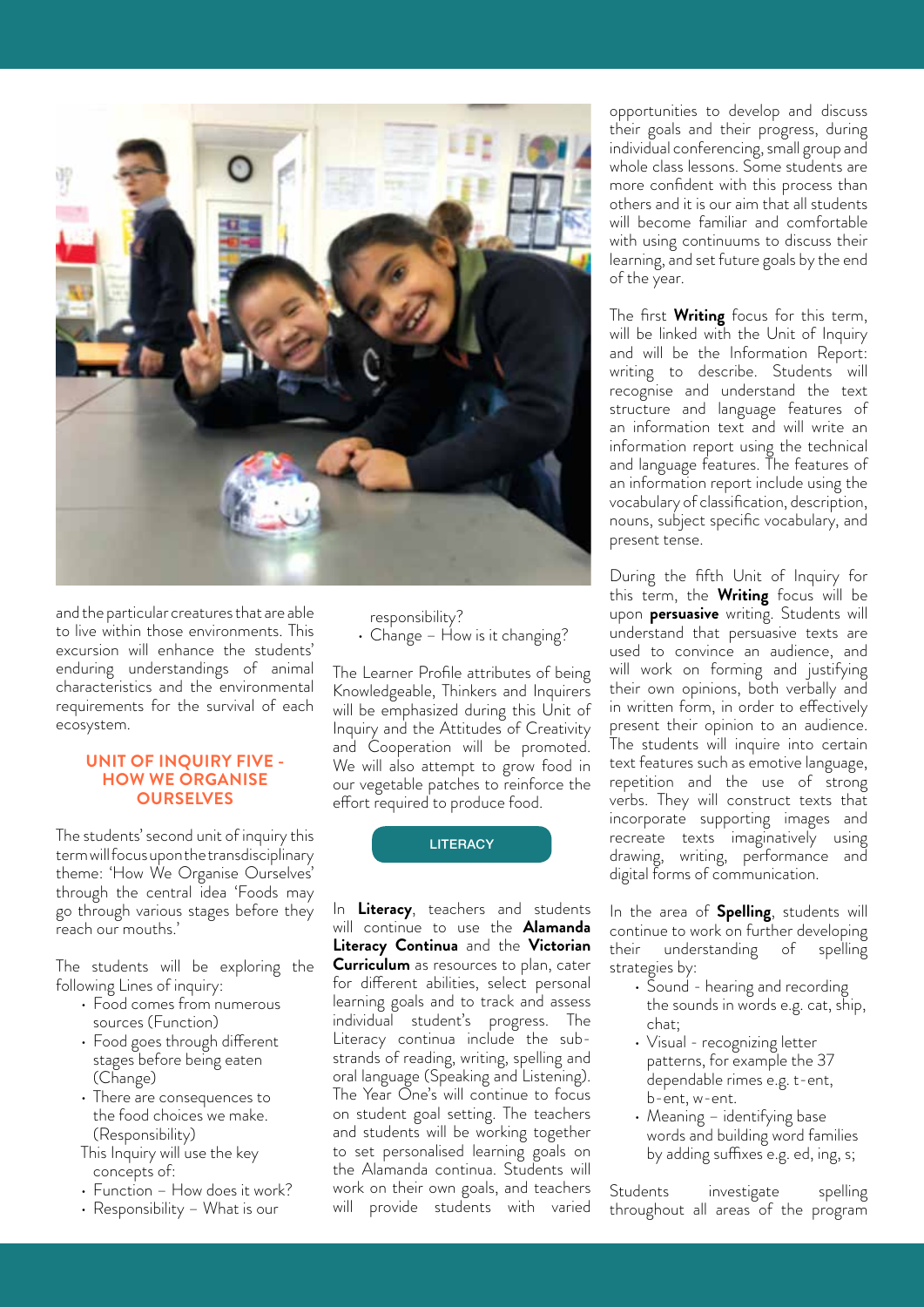including reading, writing and during dedicated spelling lessons. The students also use their spelling journals to 'have a go' at unknown words and to practise words using the method 'Look, Say, Spell, Cover, Write, Check'.

**Handwriting** will also continue to be a focus for students this term. The students will practise letter size, shape, formation, slope etc. in class and for homework. Handwriting is important to master. Being able to quickly and correctly form letters without having to think about how each letter is formed, ensures students are able to focus more of their attention on the quality of what they are writing.

During daily **Reading** lessons the teachers and students will also focus upon using the comprehension strategy of **Questioning.** Proficient readers ask questions before, during and after they read, and use those questions to clarify meaning and predict. Some answers can be found in the text, while other questions need to be inferred by using our prior knowledge. Teachers will provide the students with experiences with quality mentor texts, movies and pictures that will scaffold the students to ask questions.

The second focus for the term will be on reading persuasive texts, and understanding the text features and language an author uses to persuade the reader of their opinion. Students will continuously focus upon the reading strategies of reading for meaning – "Does that make sense?"; reading for visual information - checking that what they see looks right by checking "Does that look right?" "Is the word I see, the word that came out of my mouth?" and reading for syntax and structure - does what I am reading sound right?'

Students will continue to read at home every night to complement their learning at school through the RAZ Kids app, Epic! and as well as reading books from the classroom as assigned by the classroom teacher. your family. The development of fluency and confidence is important and home reading is recommended for practicing fluent reading. Generally, home reading will be a little less challenging than the books

used for instruction by the classroom teacher during guided reading and individual reading conferences as part of the classroom literacy program. We encourage all families to join their local library and make visiting and borrowing books a regular occurrence. You can also download the app 'borrowbox', which allows you to borrow digital books from your library for free – all you need is a library card!

In the area of Speaking and Listening, students are given opportunities to build upon their skills through a variety of formal and informal situations. "Presentations" are a part of our daily program, where children can share experiences and understandings about the current Inquiry, as well as bring artefacts share with the group. Teachers will also provide the children with a range of opportunities to think and speak about their learning experiences, through sharing reflections which is an important part of each learning session throughout the day.

#### **NUMERACY**

In the area of Numeracy, the students will continue to develop their fluency in counting numbers in sequences in Number and Algebra and continue to develop mental strategies including doubles, near doubles, fact families and friends to ten. We will then focus on

multiplication problems using a range of materials to introduce the associated language such as arrays, rows of, groups of, total and equals. Students will recognize that multiplication is the process of counting equal groups and learn to interpret the language of multiplication as it occurs in story problems.

Students will then revisit Money and Financial Matters, recognizing and describing and ordering Australian coins according to their value. Students will understand that the value of Australian coins is not related to size. Students will build on their knowledge of addition and subtraction to problem solve, using money and learn about the history of Australian currency.

In the area of Measurement (Measurement and Geometry) our students will be investigating and using the language of location by describing and following directions within the school environment, such as 'between', 'next to', 'forwards', 'towards' and interpret simple maps to identify key features.

Measurement will be addressed through length and mass as the students measure, compare and order objects using uniform informal units. Students will use the mathematical language of length for example: 'longer than', 'shorter than', and the language

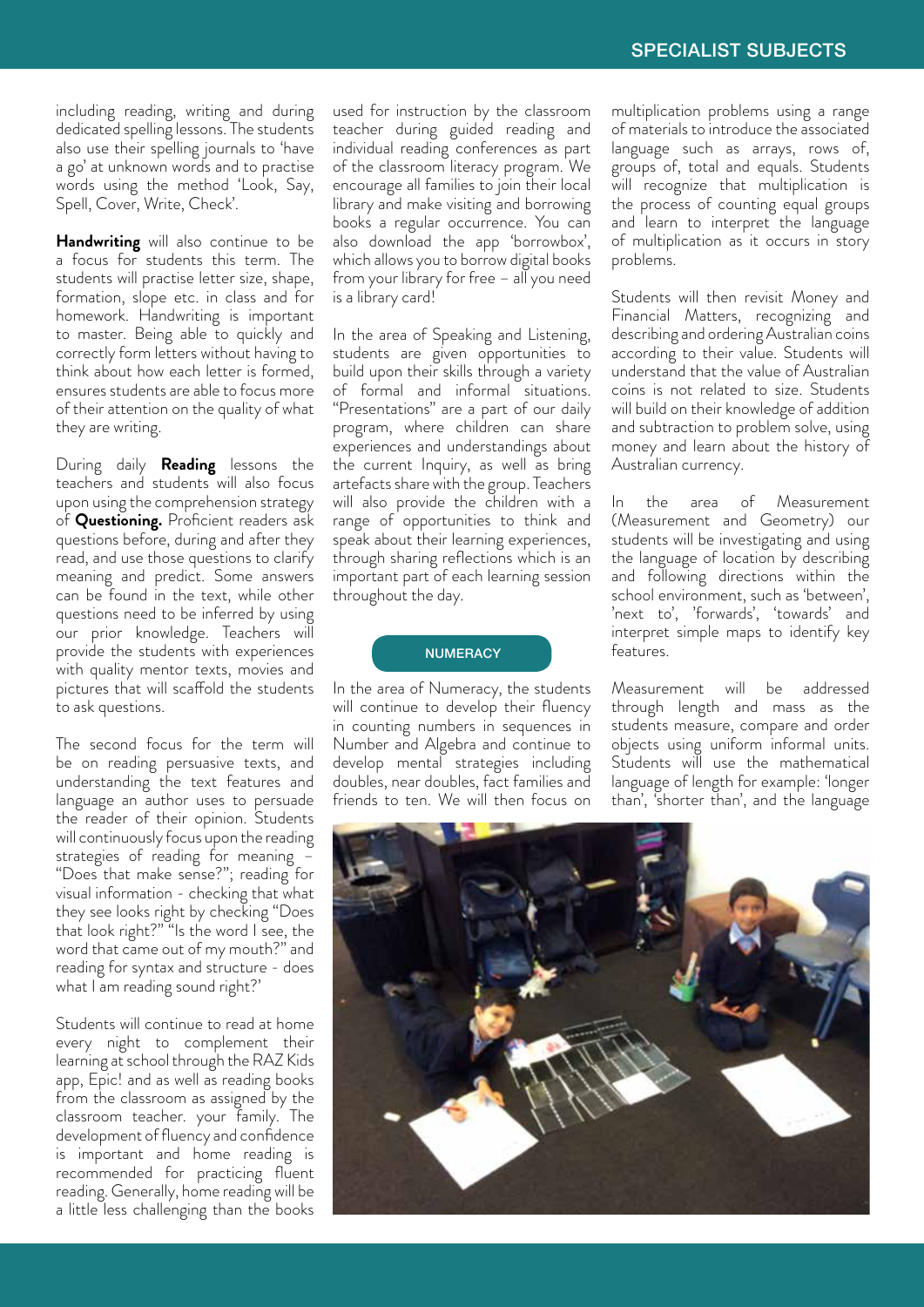of mass, for example: 'heavier than', 'lighter than', 'same as', to describe the difference between objects and when justifying the ordering of objects due to length or mass.

Towards the end of the term we will be revising key concepts such as place value, partitioning of numbers, addition and subtraction, mental strategies, telling time to the half and quarter hour and describing duration of events using months, weeks, days and hours.

Measurement will be addressed through length and mass as the students measure, compare and order objects using uniform informal units. Students will use the mathematical language of length for example: 'longer than', 'shorter than', and the language of mass, for example: 'heavier than', 'lighter than', 'same as', to describe the difference between objects and when justifying the ordering of objects due to length or mass.

Towards the end of the term we will be revising key concepts such as place value, partitioning of numbers, addition and subtraction, mental strategies, telling time to the half and quarter hour and describing duration of events using months, weeks, days and hours.

#### DIGITAL TECHNOLOGIES AND ROBOTICS

In Digital Technologies the Year One students will continue to be exposed to Blue- Bots and use them during Literacy and Numeracy to support student learning.

Students will continue to use these robots when following, describing and representing sequences of steps (making an algorithm) needed to solve simple problems and further their skills and knowledge of Digital Technologies. Students from Year One will continue to use the Blue-Bots to explore location and directional language, while using a range of materials, such as paddle pop sticks, to create roads and mazes for Blue-Bot to follow, and large scale printed maps to help Blue-Bot go from point A to point B.

Students will then create stories using their knowledge of sequencing events and describe the 'Blue-Bots' journey. Through the use of the iPad application 'Blue-Bot', students will be assisted when completing challenges, problem solving and extending their understanding of how their iPad supports their learning.

Information and Communication Technology (ICT) is being integrated into all areas of the curriculum. Students are using a variety of iPad applications to complement their Literacy and

Numeracy learning. The applications used as part of their daily learning in the classroom and at home include 'Epic!', 'Literacy Planet', 'PicCollage', 'Showbie', 'Seasaw' and RazKids. In Numeracy, students will continue to use a range of applications including 'Mathletics' to work on individual Numeracy goals. We would like to invite all parents to view and explore these applications with their child. In addition to this, students will use a range of applications as part of their daily learning in the classroom and at home.



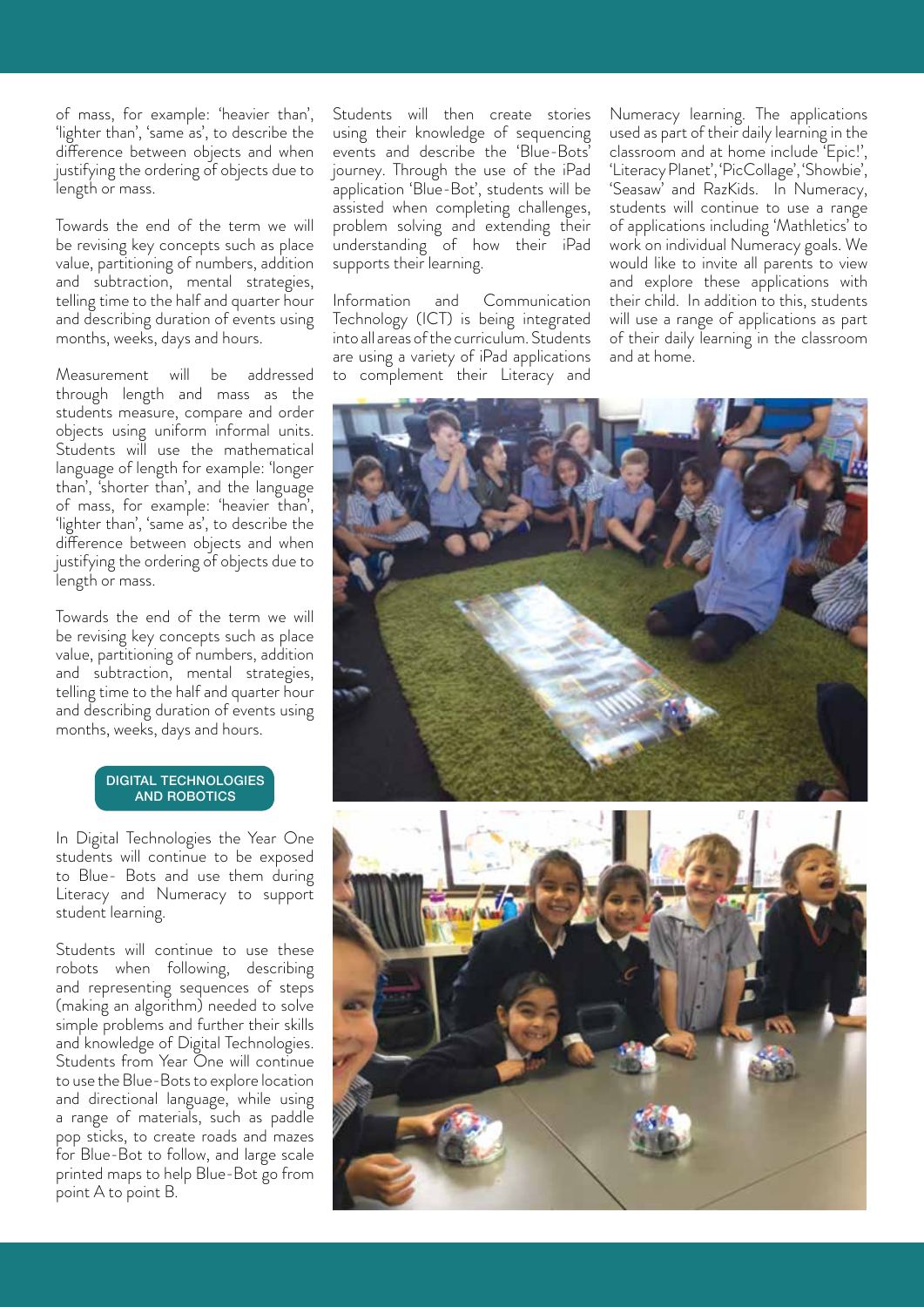Working towards Level 1, students make artworks using different materials, techniques and processes to express their ideas, observations and imagination. Students describe artworks they make and view, including where and why artworks are made and viewed.

Students explore ideas, experiences, observations and imagination and express them through subject matter in visual artworks they create. By experimenting with different materials, techniques and processes students make artworks in a range of art forms.

This Term in Art, we celebrate Book Day by choosing a book for each year level, focusing on the illustrations and the effect that artwork has on telling the story. Grade 1 students will be inspired by the book, 'How to Catch a Star' by Oliver Jeffers.

Students will understand how a range of mixed media can be used to create an effective rocket. And will understand layering and collage techniques in order to complete a version of the front cover of the book.

In doing so students will build upon their art skills by using a range of materials that they will need to select and make choices about, whilst forming the correct shapes in their work.

To demonstrate their understanding of how authors, use Illustrations to help create a narrative in picture story books, student will interpret their understanding of the story through their final artwork.

Along with our focus on International Mindedness, the PYP Learner Profile has been incorporated to guide the students to understand how good learners learn and therefore take responsibility for their learning in the Art room. The Learner Profile encourages all children to be inquirers, knowledgeable, thinkers, communicators, principled, openminded, caring, risk-takers, balanced and reflective.

#### **Miss. O'Toole, Miss Hendry, Miss Cicivelli**

At Level 1, students continue to engage in a variety of physical activities on their own and with their peers, with and without equipment, and in a range of environments (indoor, outdoor and aquatic). They continue to develop basic motor skills such as running, hopping and jumping, and begin to develop motor skills such as catching, underarm throwing, balancing and rolling through a range of activities. Students also explore ways of moving and developing control when stopping, starting, springing, landing, and changing direction and speed.

Term 3 will commence with a Perceptual Motor Program unit (PMP). This program assists the development of the child and their relationship with their peers and the surrounding environment. It aids concentration and reasoning and gives a sound basis for future formal learning. PMP enhances brain development by stimulating the five senses through movement.

The key areas of development through PMP are:

#### **Gross motor skills**

The acquisition of large scale movements eg: walking, running, jumping, skipping, climbing and moving in and out of positions.

#### **Fine motor skills**

The acquisition of small scale movements eg: performing building tasks, isolating various fingers, using tools, copying precise actions without overflow (accompanying large scale movements)

#### **Crossing the midline of the body (laterality)**

Children who fail to develop this skill are at risk of changing hands at the midline when performing tasks involving movement on a horizontal place. Eyes must also learn to track across the body midline to avoid potential difficulties with reading.

#### **Balance**

Closely associated with the development of gross motor skills.

## ART **PHYSICAL EDUCATION**

#### **Body and space awareness**

This usually develops from head to toe and from the centre outwards. Spatial concepts such as behind, between backwards, forwards and up/down are also practiced.

#### **Visual and spatial skills**

Students are helped to track objects in all directions, match shapes and copy patterns.

#### **Rhythm sequence, memory and listening**

Activities such as clapping to rhythms, fast vs slow movements, counting claps, steps, jumps etc.

Students will participate in a range of activities throughout the unit focusing on the aforementioned skills.

Students will then move onto an Athletics unit in preparation for the Prep to Grade Four Athletics Carnival that will be held at the end of Term 3. During this unit students will participate in a range of activities such as; 100m sprints, egg and spoon races, relay races, hurdles and many more. Students will be encouraged to display risk taker qualities and engage in conversations about healthy choices and the changes their bodies are going through. Students will also focus on emotions and how their emotional responses impact on other feelings.

Throughout every PE lesson, students are encouraged to display the PYP Learner Profile and Attitudes to ensure that each student takes responsibility for their own learning and is respectful to the learning of others. We encourage all students to be risk-takers, inquirers, open-minded, effective communicators, caring and reflective during PE.

At Alamanda College, we aim for maximum participation in PE and ask for students to wear their PE uniform and to bring a drink bottle to all PE classes. If your child cannot participate in a PE lesson, then please send them to their PE teacher with a signed note outlining the reason for their non-participation.